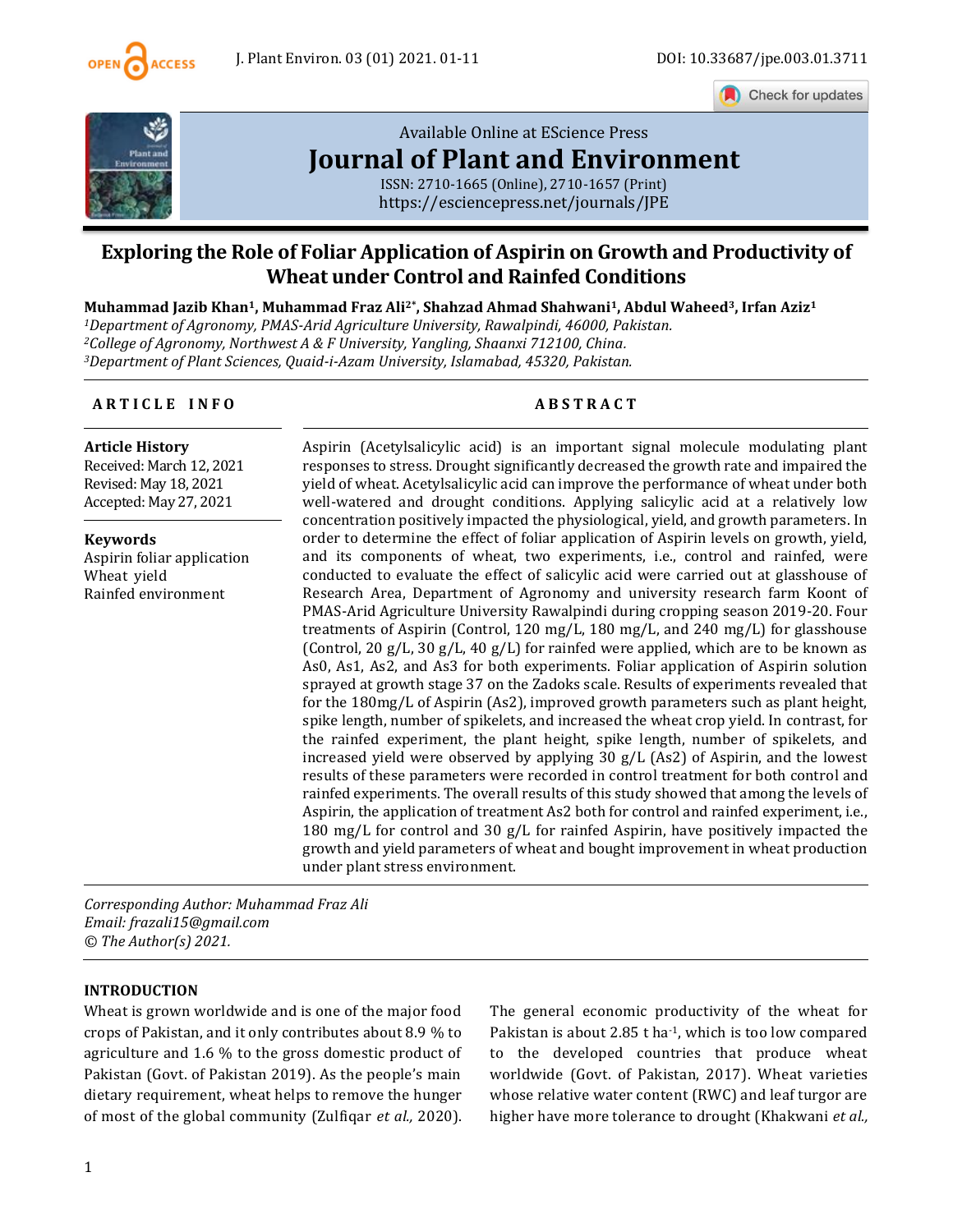2020). These varieties also provide more yield than varieties whose RWC and leaf turgor are lower (Marček *et al.,* 2019). The stomatal density, weight, area, and relative leaf water content are physiological changes in traits and have been considered important principles for yield progress (Reddy *et al.,* 2020).

The growth of wheat is highly influenced by climate change factors which include drought and other abiotic factors. From the last few years, rainfall is quite lower than the previous decade in most parts of the world. Due to this, the wheat produced in the rainfed area was 70 percent less than its average production. At pollination and grain forming stages, wheat plants are susceptible to water stress (Zahra *et al.,* 2021). That is why the means yield of wheat is highly affected if drought stress occurs at these stages. The physiological and biochemical characteristics of the plants are disturbed by drought stress, and it also affects normal productivity (Anjum *et al.,* 2011). The numerous physical characters of wheat, including dry matter production, assimilating area, relative water content (RWC), and chlorophyll content, are extremely affected by even moderate water shortage (Selim and Selim, 2019). The mechanism of the size of the plant, area of the leaf, and leaf area index help to regulate water use efficeincy, and it also reduces the injury causes by water shortage (Xu *et al.,* 2020). Drought stress is the most imperative abiotic stress that disturbs the growth of plants and increases yield losses. Drought causes a reduction in rainfed cereal production in many parts of the world (Farooq *et al.,* 2009; Hussain *et al.,* 2021).

Aspirin is the synthetic correspondent of salicylic acid (SA). In aqueous solutions, acetylsalicylic acid shows changes and is broken down into salicylic acid (Hussain *et al.,* 2018). Plants produce salicylic acid and it is a phenolic compound and has an important part in regulating many activities of plants such as germination of seeds, activities of enzymes, taking of ions and their transport, rate of photosynthesis, and growth of the plant (Liu *et al.,* 2016; Sharma *et al.,* 2020). Aspirin affects photosynthesis, increased cell division, absorption of nutrients, and maintenance of cellular membranes, as well as increased nitrate reductase, which increased representation of nitrates and content, total nitrogen and thus improves vegetative and flowery traits (Hamood and Majeed, 2017; Basit *et al.,* 2018). Apart from this function of growth promotion, it has been also reported that if we apply the spray of Aspirin on plants, it helps to improve the tolerance of the wheat plant to stresses, like salinity (Yusuf *et al.,* 2013) and drought stress (Kareem *et al.,* 2017). The shortage of water causes the abortion of grain, resulting in poor grain filling; thus, ultimately, the grain weight is reduced. (Shahbazi *et al.,* 2012). The main aim of the current research study is to check the growth and productivity of wheat under the treatments of acetylsalicylic acid (Aspirin) under control and in a rainfed environment.

## **METHODS AND MATERIAL Planting Material**

A well-known variety of wheat Pakistan-2013 is used as a test variety for this experiment whose seeds were taken from the National Agriculture Research Center, Islamabad, Pakistan. This variety is the medium maturing, best performing variety of rainfed areas. It is resistant to leaf rust, yellow rust, and stem rust race of Ug99. It has a 12 % of protein content.

## **Description of Experimental Site, Experimental Design and Treatments**

The 1st experiment under control conditions was performed in a glasshouse of Research Area, Department of Agronomy, Pir Mehr Ali Shah Arid Agriculture University, Rawalpindi, Pakistan. It is situated at latitude 33°36'2.52"N and longitude 73°4'4.44"E. The climatic conditions of the area are sub-Tropical and sub-humid. The 2nd experiment was performed under rainfed conditions at university research farm Koont, located at Chakwal Road Rawalpindi. The latitude of the farm is 32.9303 °N, and its longitude is 72.8558 °E, and it is present at an altitude of 2,500 feet. The temperature of the farm touches 40 °C in summer while in winter temperature remains between 4 °C to 25 °C. The farm is located in an arid region where crops depend upon rainfall.

A control experiment was conducted in pots with a completely randomized design (CRD) comprised of four treatments of Aspirin (Control, 120 mg/L, 180 mg/L, and 240 mg/L known as As0, As1, As2 and As3. In contrast, the second experiment was conducted in the field with a randomized complete block design (RCBD) with four treatments of Aspirin (Control, 20 g/L, 30 g/L, 40 g/L) which are to be known as As0, As1, As2 and As3. We sprayed Aspirin solution at growth stage 37 on the Zadoks scale. We did the foliar spray of Aspirin by dissolving it in water with the help of a hand sprayer.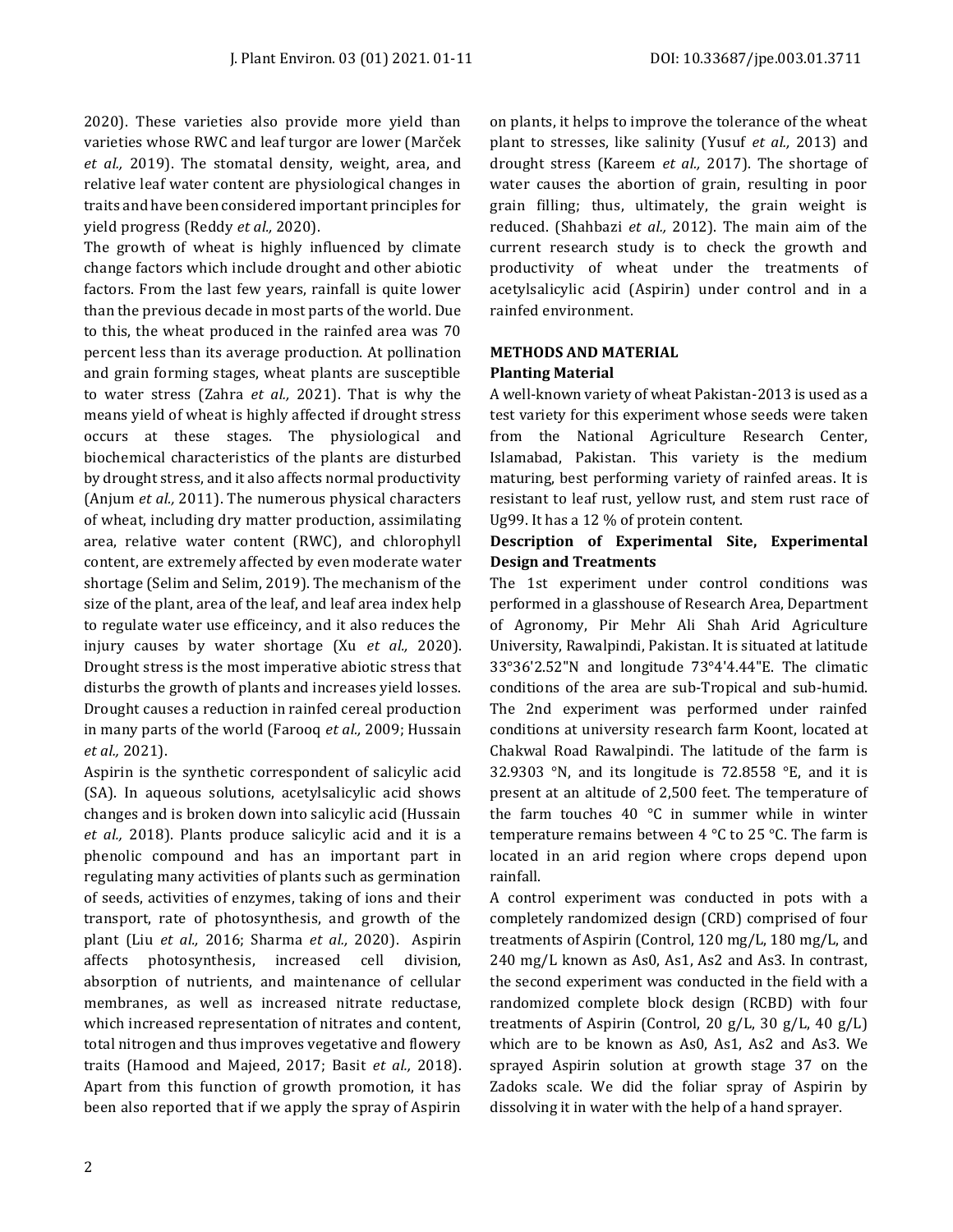## **Parameters to be recorded**

Data of growth parameters such as plant height (cm), number of tiller plant-1, spike length (cm), number of spikelets spike-1 and days to maturity while for yield parameters which include, number of grain per spike,

1000-grains weight (g), Grain yield (kg ha-1), Biological yield (kg ha-1) and Harvest index (%) were calculated. Recorded weather data for average monthly temperature  $\degree$ C), rainfall (mm) and humidity  $\degree$ ) throughout the whole season during research work is shown in Figure 1.



Figure1. Weather data during the cropping season.

| Table 1. Soil analysis of experiment conducted for experiments. |  |  |  |  |
|-----------------------------------------------------------------|--|--|--|--|
|-----------------------------------------------------------------|--|--|--|--|

| Characteristics | Unit |        | Control Experiment | Rainfed Experiment |               |  |
|-----------------|------|--------|--------------------|--------------------|---------------|--|
|                 |      | Values | <b>Status</b>      | Values             | <b>Status</b> |  |
| Texture         |      |        | Loam               |                    | Sandy Loam    |  |
| Ec              | ds/m | 1.20   |                    | 0.73               |               |  |
| pΗ              |      | 7.7    | Neutral            | 8.0                | Neutral       |  |
| Organic matter  | $\%$ | 2.27   | Sufficient         | 0.84               | Low           |  |
| Phosphorus (P)  | Ppm  | 71.5   | Sufficient         | 10.81              | Low           |  |
| Potassium (K)   | Ppm  | 94.5   | Sufficient         | 98                 | Sufficient    |  |

## **Growth Parameters**

## **Plant height (cm)**

Separately ten plants were selected from each pot. Their height was measured with the scale in cm and their average height was calculated.

## **Number of tillers plant-1**

The number of tillers was counted and then their average was calculated.

## **Spike length (cm)**

Ten plants were taken from every pot. Their spike length was measured in centimeters by using scale.

## **Number of spikelets spike-1**

We select 10 plants randomly and their number of spikelets was counted then their average was

calculated.

## **Days to maturity**

Days were counted from sowing to maturity.

## **Yield Parameters**

#### **1000-grains weight (g)**

Spikes were harvested and a thousand-grains were counted from each pot. Weight was taken in grams while, 1000 grains were taken from each pot.

## **Grain yield (kg ha-1)**

From each pot, plants were harvested. Spikes were threshed manually. Grains obtained from each pot were weighted and yield was calculated.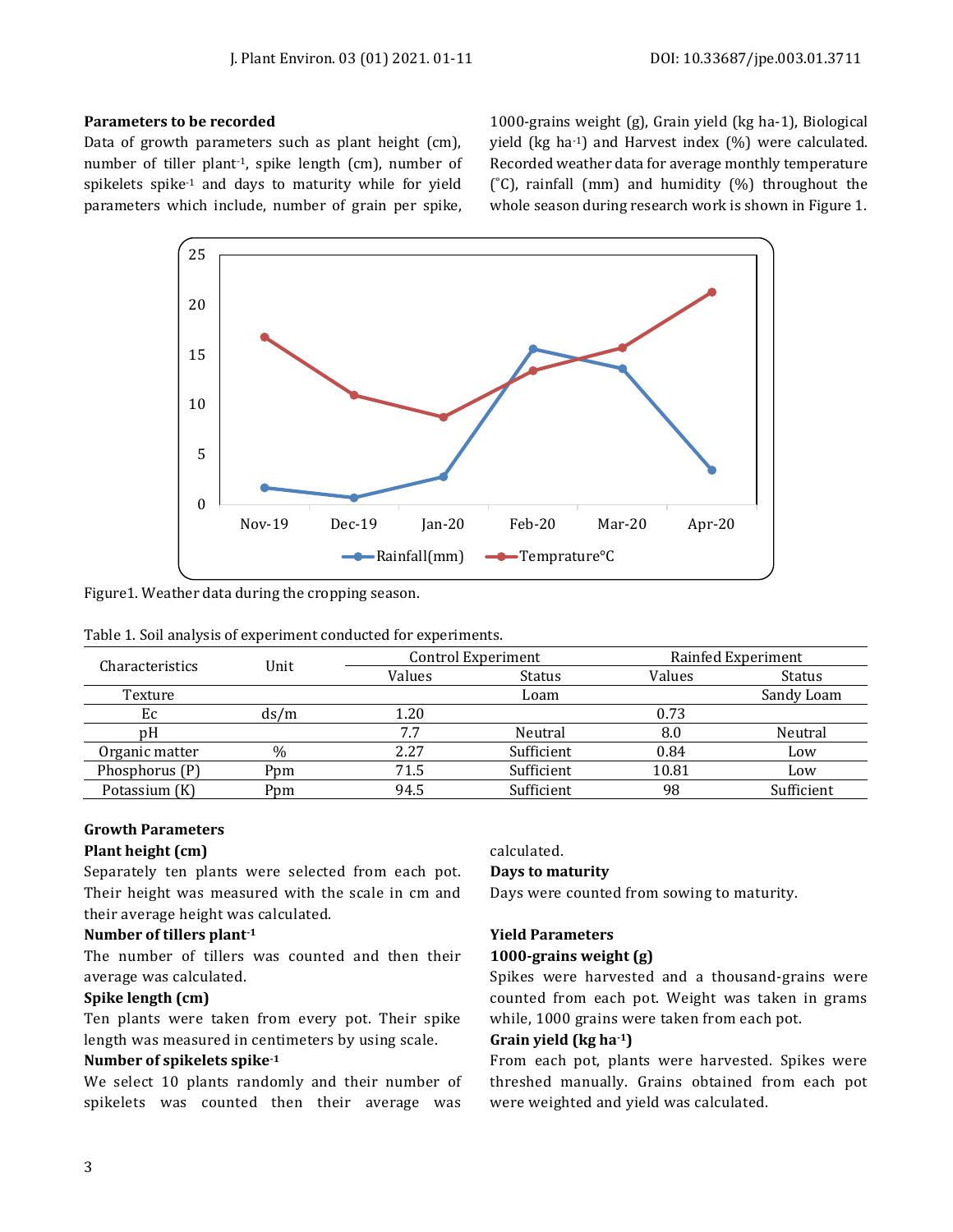## **Biological yield (kg ha-1)**

The biological yield was recorded per pot and it was converted in kg/ha.

## **Harvest index (%)**

After obtaining biological and grain yield. The following formula calculated HI HI= Grain yield / Biological yield ×100

## **Statistical Analysis**

The analysis of variance, statistical analysis of collected data was computed. For this purpose, statistical software Statistics 8.1 was used. The treatment's effect on variables was tested and differences in treatments were compared using the LSD test at a probability level of 5 %. For growth parameters graph were ploted while for yield, data was presented in table.

## **RESULTS AND DISCUSSION Growth Parameters Plant Height**

Plant height is a genetic character of plants. The height of the plant directly depends upon seedling vigor, environmental condition, water availability, and soil nutrient status in which the crop is grown. A significant difference was observed in plant height by applying Aspirin, as shown. We observed the highest plant height (95.7 cm) in a pot treated with foliar application As2 of Aspirin. (Figure 2) The minimum plant height (83.1 cm) in As0. The treatment As2 had a 13.16 % higher plant height over As0. Treatment As4 and As3 were statistically identical but had 9.3 % and 8.3 % higher plant height than As0. For the experiment conducted in the field, the plant height was increased significantly by applying Aspirin. By applying treatment As2 of Aspirin, the highest plant height (99.81 cm) was observed and the lowest (91.90 cm) was observed in As0. Treatment As2 shows 7 % more plant height as compare to As0. Treatment As3 and As1 were statistically the same, but they had 6 % and 5 % higher plant height over control.



Figure 2. Plant Height of Wheat for Control and Rainfed Experiment.

### **Number of Tillers Plants-1**

Tillering is the most important growth stage. The economic yield of crops depends upon the number of tillers. The graph given below represents the data collected from both experiments. The data recorded for number of tillers per plant was statistically nonsignificant, as shown below for the control and rainfed experiments (Figure 3).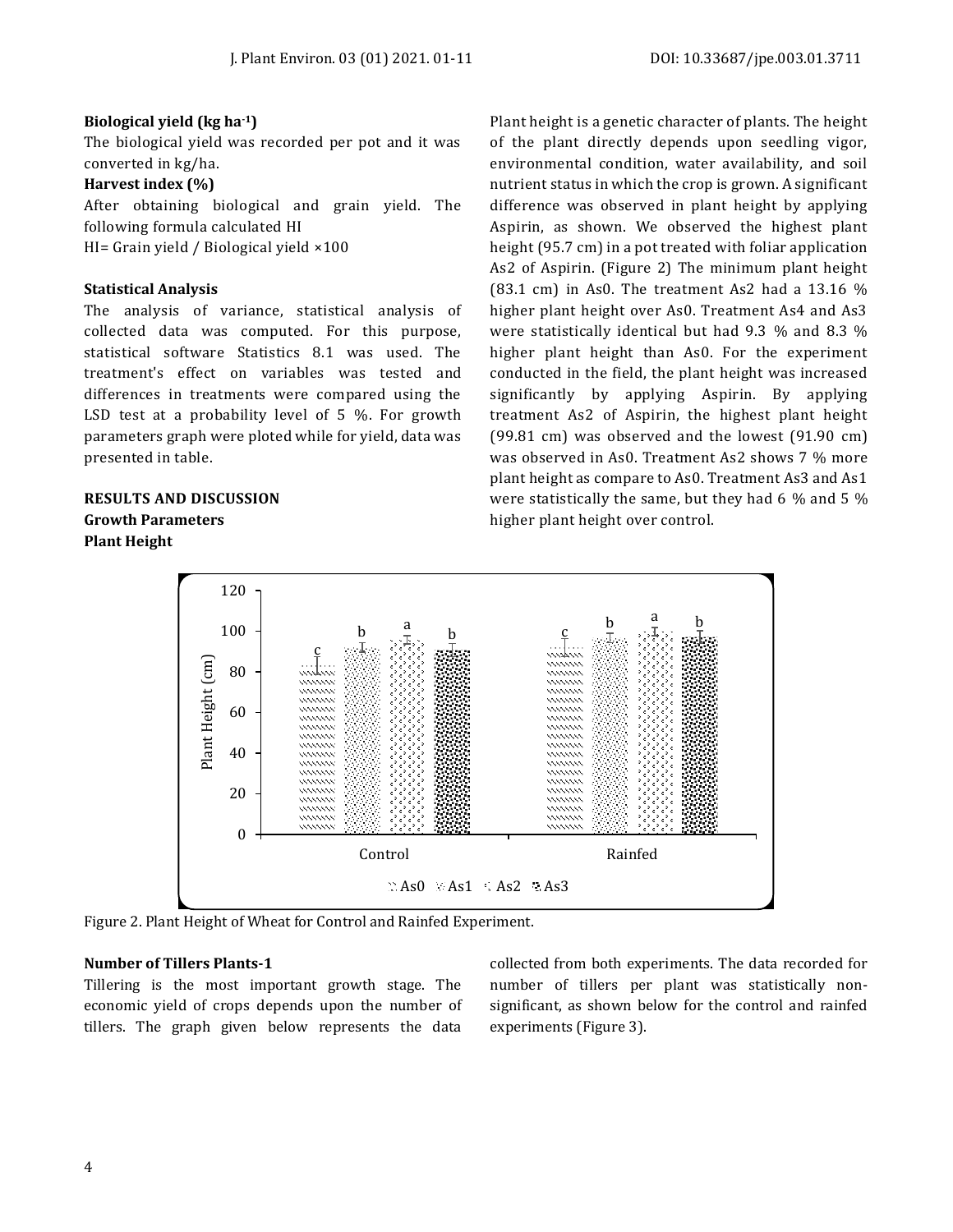

Figure 3. Number of Tillers Plants-1 of Wheat for Control and Rainfed Experiment.

## **Spike Length**

The greater length of the spike, the more grains will be produced on each spike and the higher the wheat crop yield. The Spike length of wheat is affected by several environmental factors, including moisture and nutrients availability (Dakhim *et al.,* 2012). The data of spike length of wheat as influenced by treatment with different concentrations of Aspirin is signified in the graph. The highest spike length (15cm) was observed in As2, while the lowest (12cm) was observed in As0. Treatment As2 of shows a 20 % higher spike length than As0. Treatment As1 remaining at par with As3, but they had 5.97 % and 3.70 % higher spike length over treatment As0 (Figure 4).

Treatment As3 and As0 were also statistically identical for the control experiment. Data presented for the rainfed experiment shows that spike length was significantly affected by Aspirin application. The maximum significant spike length (15.33cm) was observed in the plot, which was treated with As2 treatment, and the minimum (13.25 cm) was obtained in As0 treatment. 13 % higher spike length was obtained by the application of treatment As2 than As0. Statistical analysis of As1 and As2 shows identical; however, they possess 13 % and 11 % higher spike length over As0. Similarly, As3 and As0 were statistically identical, but As3 had a 2 % better spike length than As0 are shown below (Figure 4).



Figure 4. Spike Length of Wheat for Control and Rainfed Experiment.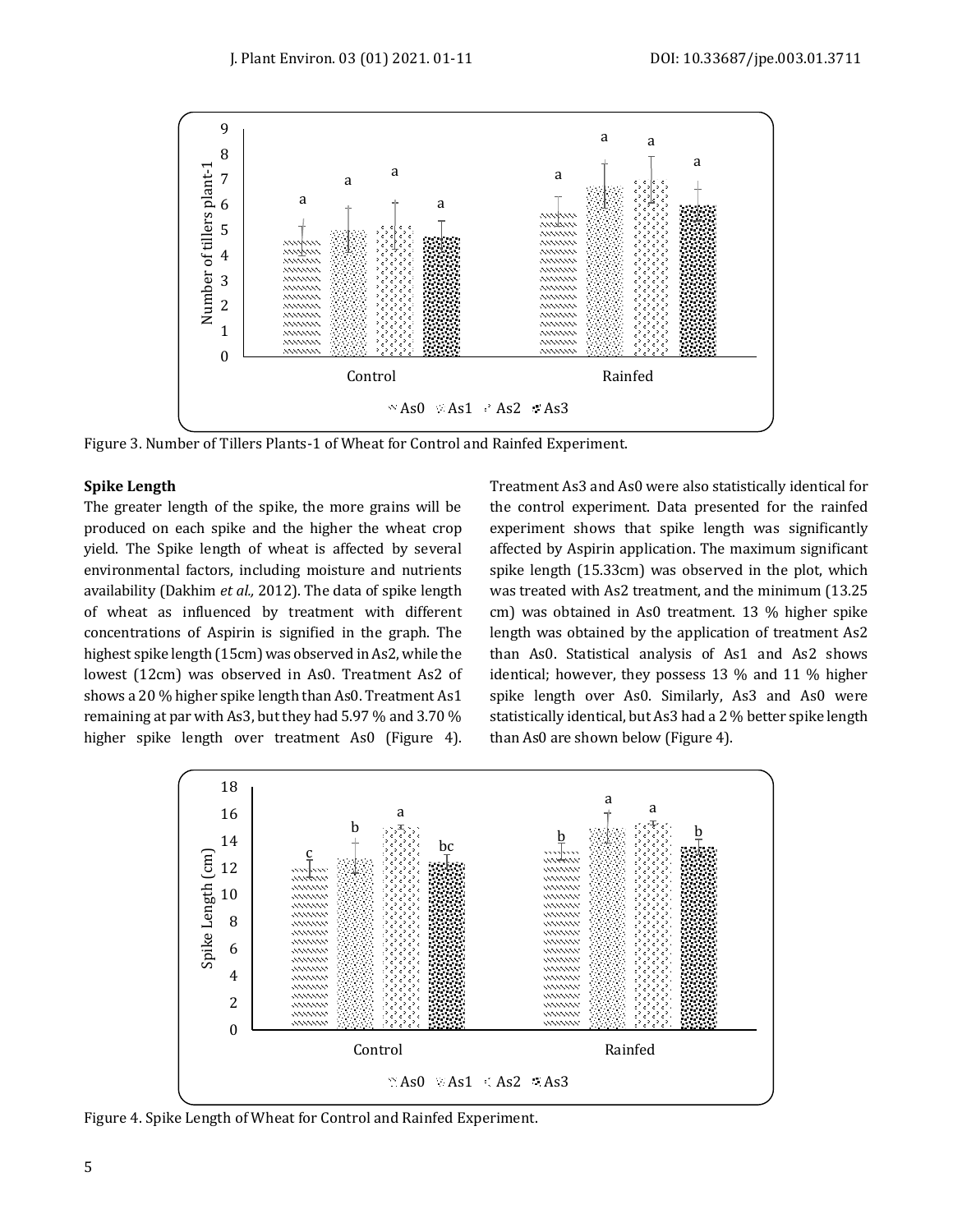## **Number of Spikelets per spike**

Spikelets per spike are a hereditary character and are affected by many different factors such as temperature, moisture, and available nutrients (Goel and Singh, 2015). From the data presented below in figure 5, it was observed that the number of spikelets per spike was significantly different from each other in all the treatments. The maximum number of spikelets (17.3) was obtained by applying the As2 treatment of Aspirin, while the minimum number of spikelets (12.8) was observed in As0. Treatment As3 of Aspirin had 17.3 % more spikelets as compare to As0. Treatment As1 and As3 were similar while As1 had 13.86 % and As3 had 13.04 % higher spikelets over As0 (Figure 5).



Figure 5. Number of Spikelets per spike of Wheat for Control and Rainfed Experiment

## **Days to Maturity**

Aspirin foliar application had a significant effect on days to maturity. For the control experiment, the highest days for maturity (153.25) were taken by As2 of Aspirin, while the lowest days to maturity (149.5) were found in As0. Treatment As3, As2, and As1 were statistically at par with each other as shown in figure 6. However, Treatment As3 had taken 1.2 %, As2 had taken 2.4 %, and As1 had taken 2.1 % more days to mature than As0. While for the rainfed experiment, the highest days for maturity (165) were taken by treatment As2 while the lowest days to maturity (158) which As0 took. Treatment As2 was statistically at par with treatment As3 and As1. However, treatment As2 had taken 2.2 %, As3 had taken 1.5 %, and As1 had taken 1.2 % more days for maturity than As0. Treatment As1, As3, and As2 were also statistically the same, but they took 1.2 % and 1.5 % more days to mature compared to As0 (Figure 6).



Figure 6. Days to maturity of Wheat for Control and Rainfed Experiment.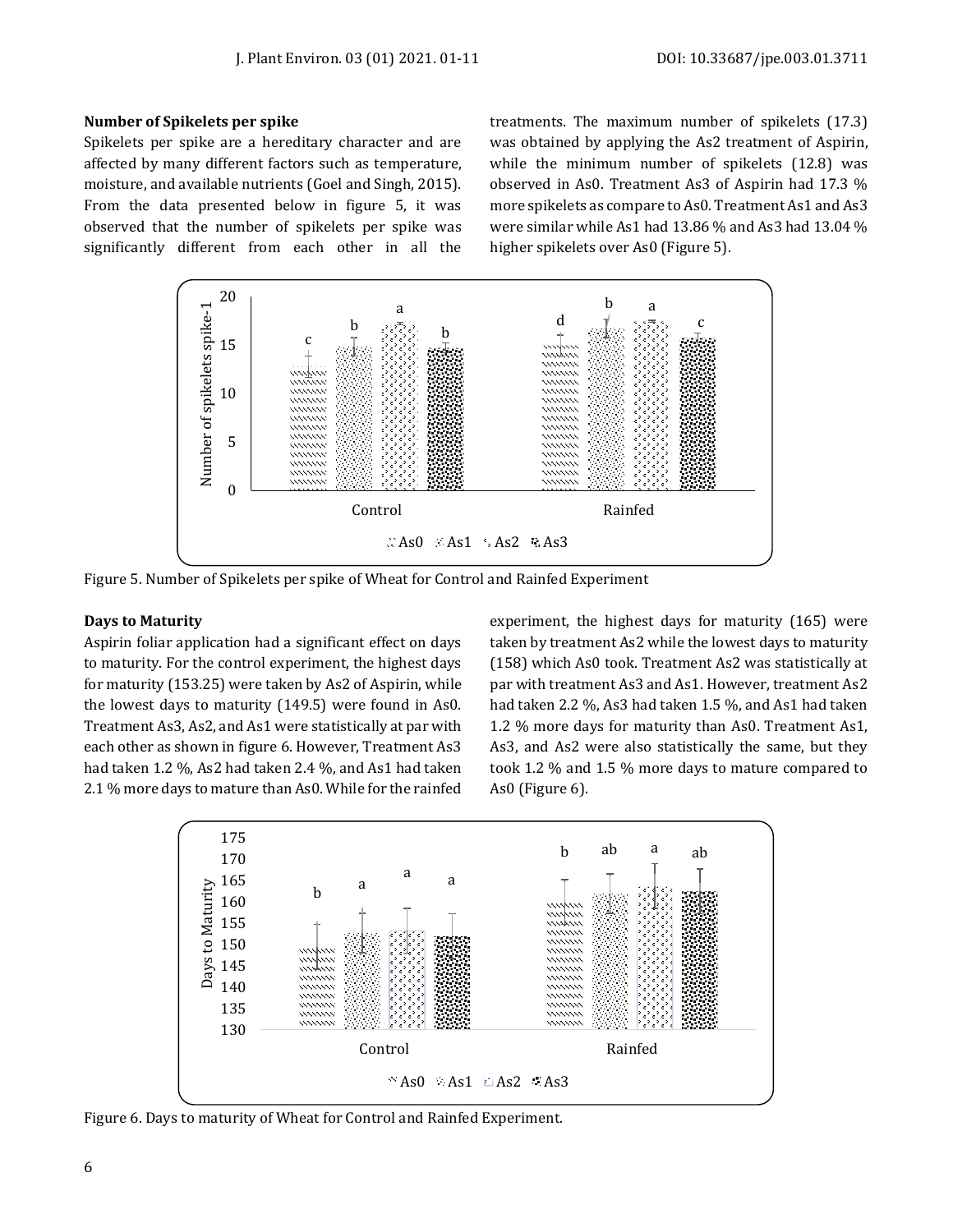### **Yield Parameters**

#### **Number of Grains per spike**

The number of grains helps to estimate the yield of a crop. The number of grains depends upon the length of the spike and the number of spikelets. From the analysis of the data presented in the table below, it is recorded that grain yield is positively affected by the application of Aspirin. A pot treated with 180 mg/L of Aspirin (As2) gave maximum significant grain per spike (24.27), and minimum (16.6) was found in control (As0) presented below in Table 2. The number of grains found in treatment As2 was 31.68 % higher than control. However, treatment As1 (120mg/L Aspirin) and As3 (240 mg/L Aspirin) were statistically similar. However, treatment As1 has 22.96 %, and As3 has 14.65 % more grains than As0. For the rainfed experiment, the application of Aspirin significantly increased the number of grains per spike was the maximum (43.30) grains per spike obtained from the plot, which was treated with As2, and in As0 minimum (36.53) grains per spike was founded. As2 contains 16 % more grains per spike than As0, while As1 has 16 % higher grains per spike compared to As0 (Table 2).

#### **1000 Grain Weight**

The observations regarding 1000 grain weight of wheat by applying different concentrations of Aspirin are shown below in the table 2. According to data recorded, there was a significant difference in the 1000 grain weight of plants by applying Aspirin. The application of As2 of Aspirin obtained the highest value (45.5 g), and the minimum value (35.1 g) was obtained in As0. The application of As2 of Aspirin has increased 22.8 % of grain weight over As0. Treatment As3 of Aspirin was remaining at par with control (As0) for the control experiment. For the rainfed experiment, it is observed from the data that the application of Aspirin effect the 1000 grain weight of wheat significantly. 74.22 g was the maximum 1000 grain weight obtained by applying treatment As2, and the minimum thousand-grain weight of 59.97 g was obtained in control treatment As0. 1000 grain weight was increased by 20 % compared to control with the As2 treatment of Aspirin. Treatment As3 and As1 (20 g/L Aspirin) have statistically similar 1000 grain weight, although both As1 and As3 contain 11 % and 10 % more thousand-grain weight than As0 (Table 2).

#### **Biological Yield**

A plant's biological yield depends upon the number of tillers and their weight, spike weight, and grain weight. The data about the biological yield of wheat for the control experiment as affected by applying Aspirin is given below in table 2. Maximum biological yield (58.87 g/pot) was recorded in pot treated with As2 of Aspirin. The least biological yield (47.17 g/pot) was recorded in the As0 treatment. The biological yield of treatment As2 was significantly 19.86 % higher than control treatment As0. The biological yield of treatment As2 and As1 was statistically identical, but thier biological yield was 4 % and 9 % higher than control (As0). The difference in biological yield of the different plants is due to differences in their tillers, spike, and grain weight. For the rainfed experiment, the data analysis shown below the experiment treatment As2 gave the highest (12050 kg/ha) biological yield while the lowest (9215 kg/ha) treatment As0 control. The biological yield obtained by the application of As2 was 23 % higher than that of As0. Treatment As3 was statistically identical with As2, but As3 had an 18 % higher biological yield than As0. Treatment As1 and As3 were statistically the same; both of these had 13 % and 18 % higher biological yield than As0.

## **Grain Yield**

Grain yield is the main objective for which all the efforts were made. Grain yield can also be called economic yield. For the control experiment, higher grain yield (18.2 g/pot) of wheat was treated with foliar application of As2 of Aspirin, while the lowest yield (14.3 g/pot) was observed in As0 as shown in table 2. The maximum grain yield which was observed in As2 was 21 % more than As0. The grain yield of treatment As3 and As1 was statistically identical. However, treatment As3 had 5 %, and As1 had a 10 % higher grain yield than As0. Similarly, treatment As0 and As3 were statistically equal, but the grain yield of As3 was 4 % higher than As0. For the rainfed experiment, the highest yield (2470.8 kg/ha) was obtained in treatment As2 of Aspirin, while the lowest yield (2190.8 kg/ha) was observed in As0. By the application of As1 of Aspirin, grain yield was increased by 7 % over As0. While application of As2 of Aspirin gave 11 %, and the application of As3 of Aspirin gave 5 % more grain yield over As0, respectively.

## **Harvest Index**

The percentage of economic yield to biological yield is termed as harvest index, and it specifies the ratio of assimilates transferred into profitable plant parts. The plant's physiological effectiveness and capability to transform the TDM into an economic product is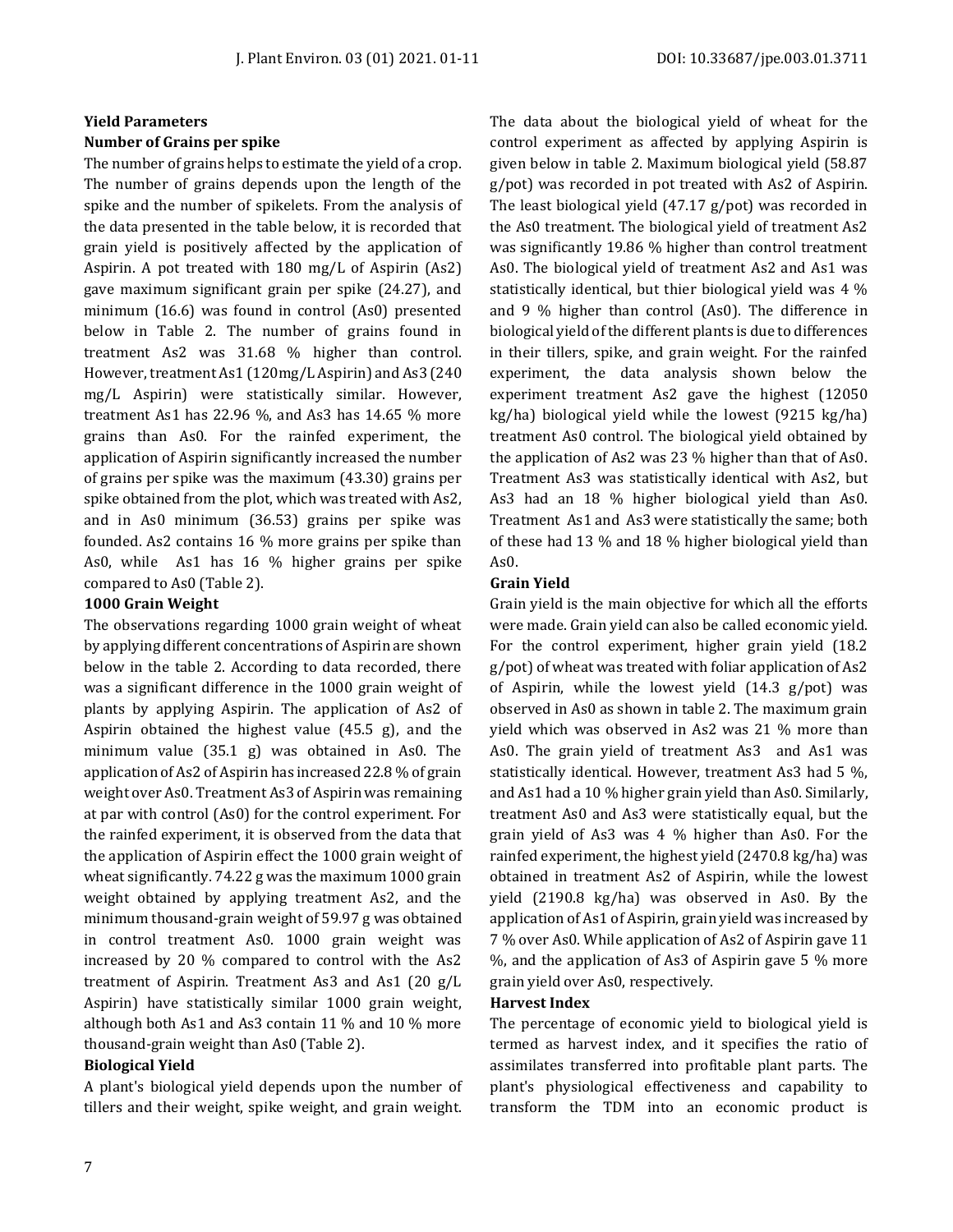recognized as the harvest index. The results for the harvest index are shown below in the table 2. The collected data for the control experiment shows that the harvest index was statistically non-significant. The highest harvest index (30.98) was disclosed in the As2 treatment of Aspirin that is statistically similar to as following As1, As3, and As0. At the same time, the lowest harvest index (30.25) was recorded in control (As0). The values of the harvest index for the rainfed experiment are statistically significant. The lowest harvest index (20.42) was recorded in the As3 treatment. The highest value (23.77) was recorded in As0 Treatment As2, and As3 are statistically similar but 13 % and 14 % less harvest index compared to As0. Treatment As1 and As0 were statistically at par, but their harvest index was higher than As1 and As4.

|                 | Number of Grains<br>$Spike-1$ |            | <b>Biological Yield</b> |              | Grain yield (kg ha-1) |              | 1000 grain weight<br>(grams) |         | Harvest index $(\%)$ |         |
|-----------------|-------------------------------|------------|-------------------------|--------------|-----------------------|--------------|------------------------------|---------|----------------------|---------|
|                 | Control                       | Rainfed    | Control                 | Rainfed      | Control               | Rainfed      | Control                      | Rainfed | Control              | Rainfed |
| As0<br>16.600c  |                               | 36.525 $c$ | 47.175 c                | 9218c        | 14.275                | 2190.8       | 35.100                       | 59.972  | 30.295               | 23.770  |
|                 |                               |            |                         | C            | đ                     | <sub>b</sub> | C                            | a       | a                    |         |
| 21.550 b<br>As1 | 40.850 b                      | 52.000 b   | 10613                   | 15.975       | 2362.0                | 41.950       | 66.738                       | 31.010  | 22.271               |         |
|                 |                               |            | b                       | <sub>b</sub> | b                     | a            | b                            | a       | a                    |         |
| As2<br>24.275 a | 43.300 a                      | 58.875 a   | 12050                   | 18.200       | 2470.8                | 45.500       | 74.225                       | 30.987  | 20.533               |         |
|                 |                               |            |                         | a            | a                     | a            | a                            | a       | a                    | b       |
| As3<br>19.450 b |                               | 36.800 c   | 49.375                  | 11363        | 15.050                | 2313.8       | 38.050                       | 66.355  | 30.526               | 20.428  |
|                 |                               |            | bc                      | ab           | bc                    | C            | a                            | b       | a                    | b.      |
| Mean            | 20.46875                      | 39.36875   | 51.85625                | 10811        | 15.875                | 2334.35      | 40.15                        | 66.8225 | 30.7045              | 21.7505 |

Table 2. Yield and yield parameters.

## **DISCUSSION**

## **Growth Parameters**

Our experiments demonstrated that drought causes a reduction in plant height as compared with usually grown wheat. This reduction was due to its effect on dry matter production. Our experiment alleviated the adverse effect caused by drought on plant height by applying salicylic acid. Our result were similar with Anosheh *et al.* (2012) that salicylic acid reduces the effect caused by drought and increases plant height compared to control. Rady and Mohamed (2015) also reported that the foliar application of salicylic acid improved the plant height. Saha *et al*. (2020) reported that a remarkable increase in plant height was occurred by applying Aspirin.

For the number of tillers per plant, spike length, and the number of spikelets spike-1, our results were in contrast with Amin *et al*. (2008), who found that salicylic acid's application improves the number of tillers of the wheat plant. This was because priming seed with Aspirin, while we had applied foliar application at GS 37 of Zadok scale at that stage tillering process, was complete. Similar results were obtained from Sharafizad *et al*. (2013); in their experiment, they founded that the drought decreased spike length, thousand-grain weight, harvest index, and biological yield while with the application of salicylic acid on wheat and a significant increase in spike length, thousand-grain weight and biological yield were obtained.

The resulting number of spikelet per spike and spike length obtained in this study is supported by Kareem *et al.* (2017), who found that the growth and yield of a crop were affected by drought but with the application of a salicylic acid number of spikelet and dry weight of the shoot and root of the wheat, the plant was improved. For the days to maturity, our results were the same as Baba *et al*. (2017), who found the foliar application of salicylic acid had a significant impact on days to maturity.

#### **Yield Parameters**

For the number of the grains per spike results of our experiment was same as obtained by Sofy (2015) who found that application of salicylic acid improves growth and yield component of wheat under different irrigated condition. Estaji and Niknam (2020) stated that plant height and number of grains are decreased by drought stress, but with the application of salicylic acid, plant height and number of grains were increased significantly. As for 1000-grain weight, our results were supported by Aminifard *et al*. (2020), who found in his experiment that grain weight was reduced by drought stress, but with the exogenous spray of the salicylic acid weight of grain and numbers are improved, they also founded that increase 1000 grain weight, and plant height was occurred by the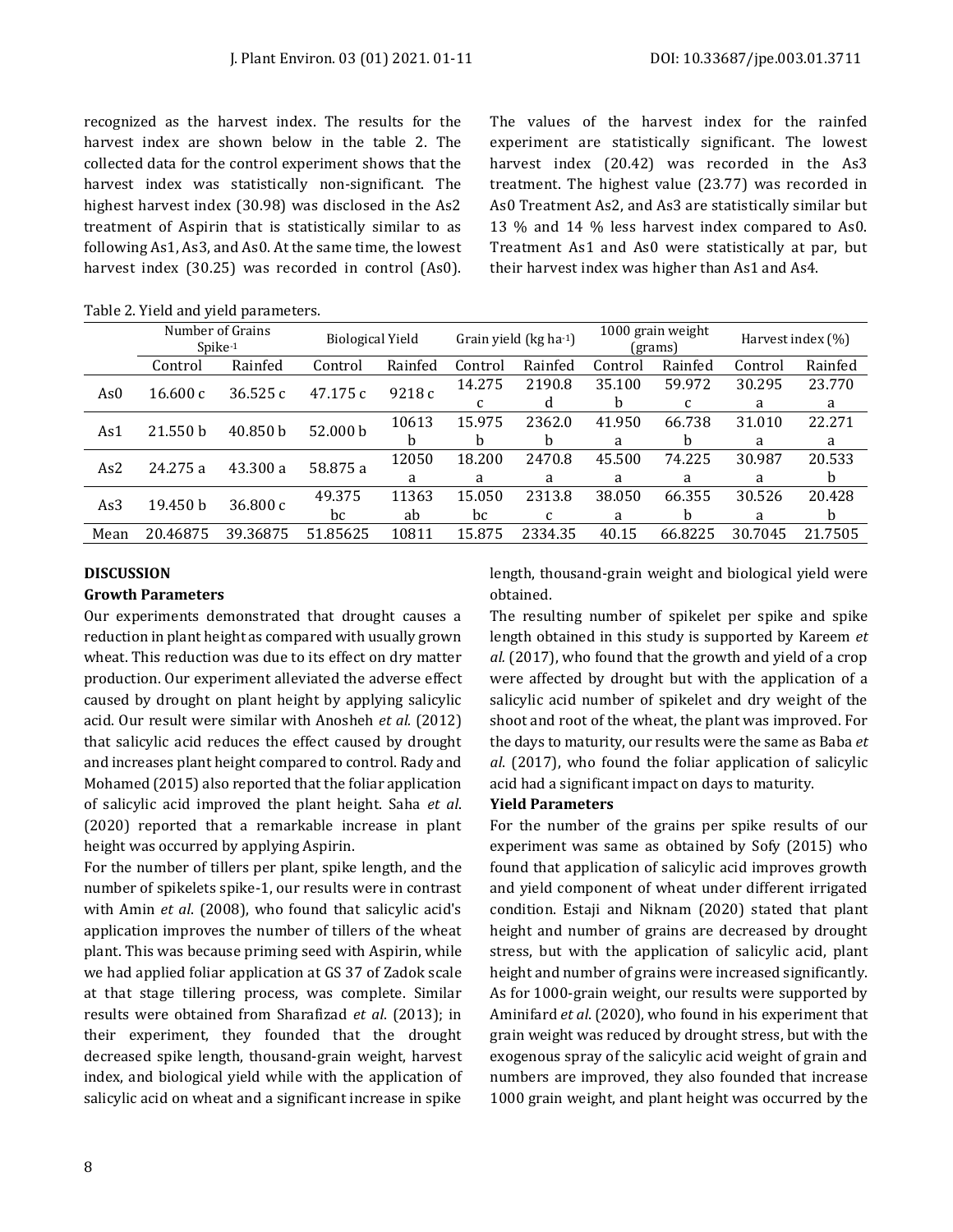application of salicylic acid. Hafez *et al*. (2020) founded that increase in thousand-grain weight, grains per spike, and the application of salicylic acid obtained harvest index.

Singh and Usha (2003) applied the salicylic acid on wheat in water deficit conditions and found the similar results for biological yield as obtained from our experiment. He also stated that this increase in wheat yield might be due to promoting Rubisco activity under water stress. Our results are similar to Bakry *et al*. (2012) they found that the application of salicylic acid improved the grain yield of linseed. Yadav *et al*. (2020) reported a remarkable increase in grain yield of pearl millet and wheat by applying salicylic acid. Hussain *et al*. (2018) obtained the similar results that indicate the increase in wheat yield by adding salicylic acid in nutritive solution. Tahir *et al*. (2009) stated that the highest harvest index results from the physiological potential of dry matter conversion into grain yield. Our results contradict Abd El-Mageed (2016), who found that salicylic acid application positively improves the harvest index.

## **CONCLUSION**

The current research study concluded that among the levels of Aspirin, the application of treatment As2 both for control and rainfed experiment, i.e., 180 mg/L and 30 g/L of Aspirin for for control abd rainfed rerspectively, was most helpful and conveyed improvement in growth and yield parameters of wheat. However, a comprehensive evaluation of the effect and interaction of these nutrients on wheat crop production would help in understanding constraints of cultivation and decreasing the yield gap for food security. The responses of Aspirin in combination with multiple nutrient and different crops are required to be studied on a long-term basis for a better understanding of the nutrient dynamics of Aspirin.

## **CONFLICT OF INTEREST**

The authors declare that they have no conflicts of interest.

## **AUTHORS CONTRIBUTIONS**

Conceptualization, I.A., M.J.K; methodology, S.A.S., M.J.K., I.A.; formal analysis, M.J.K.; investigation, M. J. K, M.F.A.; writing—original draft, M .F. A; writing—review and editing, M.F.A, A.W.; supervision, I. A.

## **REFERENCES**

Abd El-Mageed, T.A., W.M. Semida, G.F. Mohamed and

M.M. Rady. 2016. Combined effect of foliar-applied salicylic acid and deficit irrigation on physiological–anatomical responses, and yield of squash plants under saline soil. South African Journal of Botany, 106: 8-16.

- Amin, A.A., E.S.M. Rashad and F.A. Gharib. 2008. Changes in morphological, physiological and reproductive characters of wheat plants as affected by foliar application with salicylic acid and ascorbic acid. Australian Journal of Basic and Applied Sciences, 2(2): 252-261.
- Aminifard, M.H., A. Jorkesh, H.R. Fallahi and F.S. Moslemi. 2020. Influences of benzyl adenine and salicylic acid and on growth, yield, and biochemical characteristics of coriander (*Coriandrum sativum* L.). South African Journal of Botany, 132: 299-303.
- Anjum, S.A., X.Y. Xie, L.C. Wang, M.F. Saleem, C. Man and W. Lei. 2011. Morphological, physiological and biochemical responses of plants to drought stress. African Journal of Agricultural Research, 6(9): 2026-2032.
- Anosheh, H.P., Y. Emam, M. Ashraf and M.R. Foolad. 2012. Exogenous application of salicylic acid and chlormequat chloride alleviates negative effects of drought stress in wheat. Advanced Studies in Biology, 4(11): 501-520.
- Baba, T.R., A. Ali, A. Kumar and M. Husain. 2017. Effect of exogenous application of salicylic acid and triacontanol on growth characters and yield of strawberry. The Pharma Innovation Journal, 6(11): 274-279.
- Bakry, B.A., D.M. El-Hariri, M.S. Sadak and H.M.S. El-Bassiouny. 2012. Drought stress mitigation by foliar application of salicylic acid in two linseed varieties grown under newly reclaimed sandy soil. Jouranl of Applied Science Resarch, 8(7): 3503-3514.
- Basit, A., K. Shah, M.U. Rahman, L. Xing, X. Zuo, M. Han and M.A. Khalid. 2018. Salicylic acid an emerging growth and flower inducing hormone in marigold (*Tagetes sp.* L.). Pure and Applied Biology, 7(4): 1301-1308.
- Dakhim, A.R., M.S. Daliri, A.A. Mousavi and A.T. Jafroudi. 2012. Evaluation vegetative and reproductive traits of different wheat cultivars under dry farming condition in north of Iran. Journal of Basic and Applied Scientific Research, 2(7): 6640-6646.
- Estaji, A. and F. Niknam. 2020. Foliar salicylic acid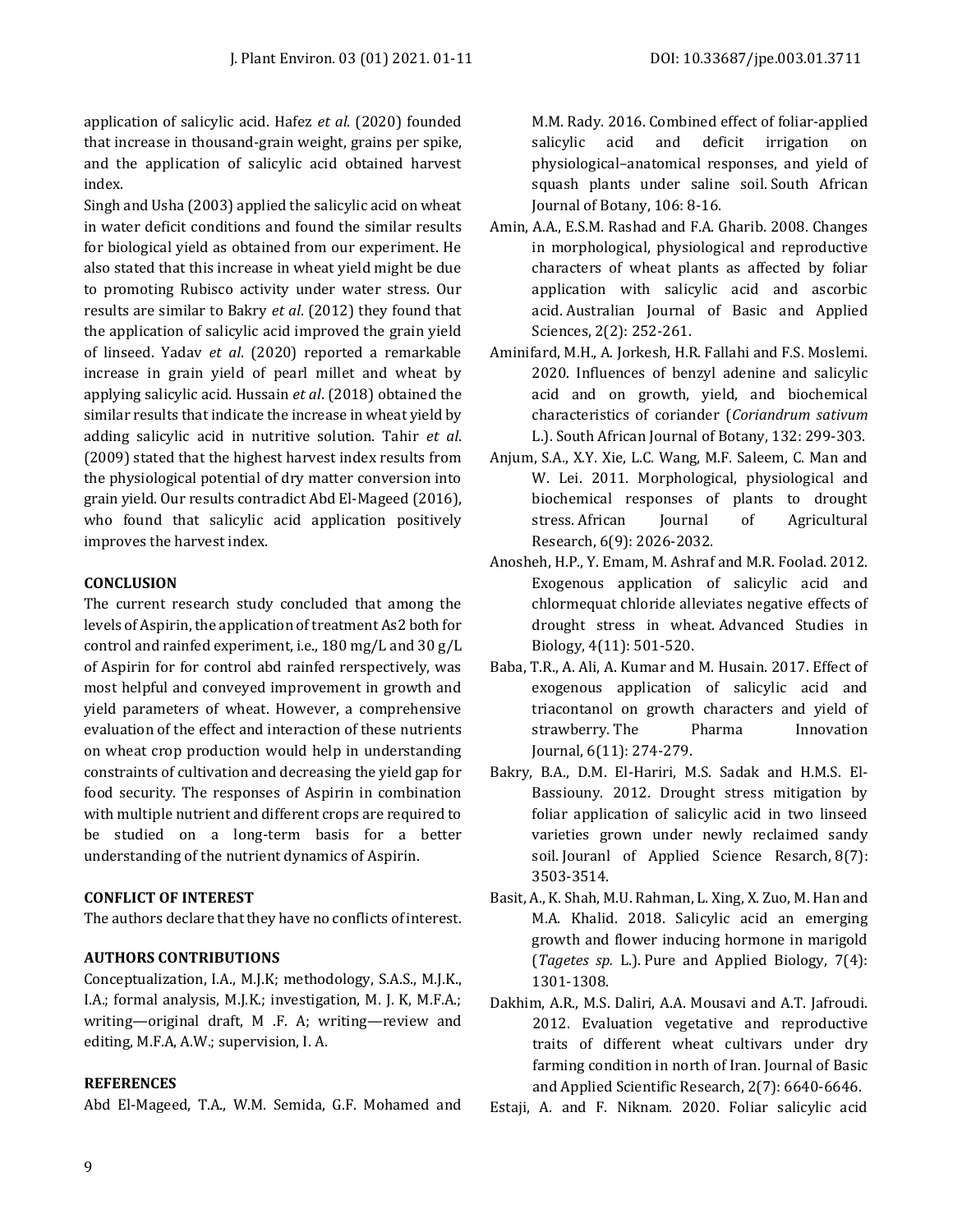spraying effect'on growth, seed oil content, and physiology of drought-stressed *Silybum marianum* L. plant. Agricultural Water Management, 234, 106116.

- Farooq, M., A. Wahid, N. Kobayashi, D. Fujita and S.M.A. Basra. 2009. Plant drought stress: effects, mechanisms and management. In: Sustainable Agriculture, 153-188.
- Goel, P. and A.K. Singh. 2015. Abiotic stresses downregulate key genes involved in nitrogen uptake and assimilation in *Brassica juncea* L. PLoS One, 10(11): e0143645.
- Govt. of Pakistan. 2017. Pakistan Economic Survey 2016- 2017. Ministry of Finance, Islamabad.
- Govt. of Pakistan. 2019. Pakistan Economic Survey 2018- 2019. Ministry of Finance, Islamabad.
- Hafez, E., A.E.D. Omara and A. Ahmed. 2019. The Coupling Effects of Plant Growth Promoting Rhizobacteria and Salicylic Acid on Physiological Modifications, Yield Traits, and Productivity of Wheat under Water Deficient Conditions. Agronomy, 9(9): 524. [https://doi.org/10.3390/agronomy9090524.](https://doi.org/10.3390/agronomy9090524)
- Hamood, A.K. and B.H. Majeed. 2017. Effect of benzyl adenine and salicylic acid on growth and total alkaloids production of wethinia (*Withania somnifera* L.) in vitro. The Iraqi Journal of Agricultural Science, 48(1): 256-265.
- Hussain, S., A. Khaliq, M. Tanveer, A. Matloob and H.A. Hussain. 2018. *Aspirin* priming circumvents the salinity-induced effects on wheat emergence and seedling growth by regulating starch metabolism and antioxidant enzyme activities. Acta Physiologiae Plantarum, 40(4): 1-12.
- Hussain, S., U. Ashraf, M.F. Ali, U. Zulfiqar and A. Khaliq. 2021. Aquaporins: A potential weapon in plants for abiotic stress tolerance. In: Transporters and Plant Osmotic Stress, 63-76. Academic Press.
- Kareem, F., H. Rihan and M. Fuller. 2017. The Effect of Exogenous Applications of Salicylic Acid and Molybdenum on the Tolerance of Drought in Wheat. Agricultural Research & and Technology: Open Access Journal, 9(4). [https://doi.org/10.19080/ARTOAJ.2017.09.5557](https://doi.org/10.19080/ARTOAJ.2017.09.555768) [68.](https://doi.org/10.19080/ARTOAJ.2017.09.555768)
- Khakwani, A.A., M.D. Dennett, M. Munir and M.S. Baloch. 2012. Wheat yield response to physiological limitations under water stress condition. Journal of Animal and Plant Sciences, 22(3): 773-780.
- Liu, Z., Y. Ding, F. Wang, Y. Ye and C. Zhu. 2016. Role of salicylic acid in resistance to cadmium stress in plants. Plant Cell Reports, 35(4): 719-731.
- Marček, T., K.Á. Hamow, B. Végh, T. Janda and E. Darko. 2019. Metabolic response to drought in six winter wheat genotypes. PloS ONE, 14(2): e0212411. [https://doi.org/10.1371/journal.pone.0212411.](https://doi.org/10.1371/journal.pone.0212411)
- Rady, M.M. and G.F. Mohamed. 2015. Modulation of salt stress effects on the growth, physio-chemical attributes and yields of *Phaseolus vulgaris* L. plants by the combined application of salicylic acid and *Moringa oleifera* leaf extract. Scientia Horticulturae, 193: 105-113.
- Reddy, S.H., M.V.J. Da Costa, S.K. Kambalimath, P.R. Mavinahalli, R. Muthurajan, V. Chinnusamy, A.M. Sevanthi, S. Neelamraju, S.G. Krishnan, A.K. Singh and N.K. Singh. 2020. Relative contribution of stomatal parameters in influencing WUE among rice mutants differing in leaf mass area. Plant Physiology Reports, 25(3): 483-495.
- Saha, A., L. Chakraborty and K. Das. 2020. Effect of foliar application of acetyl salicylic acid, ascorbic acid and riboflavin on growth, yield and yield component of French bean (*Phaseolus vulgaris* L Cv. Arka Arjun). International Journal of Chemical Studies, 8(2): 1802-1806.
- Selim, A.F.H. and D.A. Selim. 2019. Physio-biochemical behaviour, water use efficiency and productivity of wheat plants exposed to magnetic field. Journal of Plant Production, 10(2): 185-191.
- Shahbazi, H., E. Aalii, R. Seifollahi and A. Parchehbaf. 2012. Physiological traits related to yield of wheat under drought stress in early, mid and late stages of grain filling. Annals of Biological Research, 3(6): 2947- 2952.
- Sharafizad, M., A. Naderi, S.A. Siadat, T., Sakinejad and S. Lak. 2013. Effect of drought stress and salicylic acid treatment on grain yield, process of grain growth, and some of chemical and morphological traits of Chamran cultivar wheat (*Triticum aestivum*). Advances in Environmental Biology, 7(11): 3234-3241.
- Sharma, A., G.P.S. Sidhu, F. Araniti, A.S. Bali, B. Shahzad, D.K., Tripathi, M. Brestic, M. Skalicky and M. Landi. 2020. The role of salicylic acid in plants exposed to heavy metals. Molecules, 25(3): 540. [https://doi.org/10.3390/molecules25030540.](https://doi.org/10.3390/molecules25030540)

Singh, B and K. Usha. 2003. Salicylic acid induced